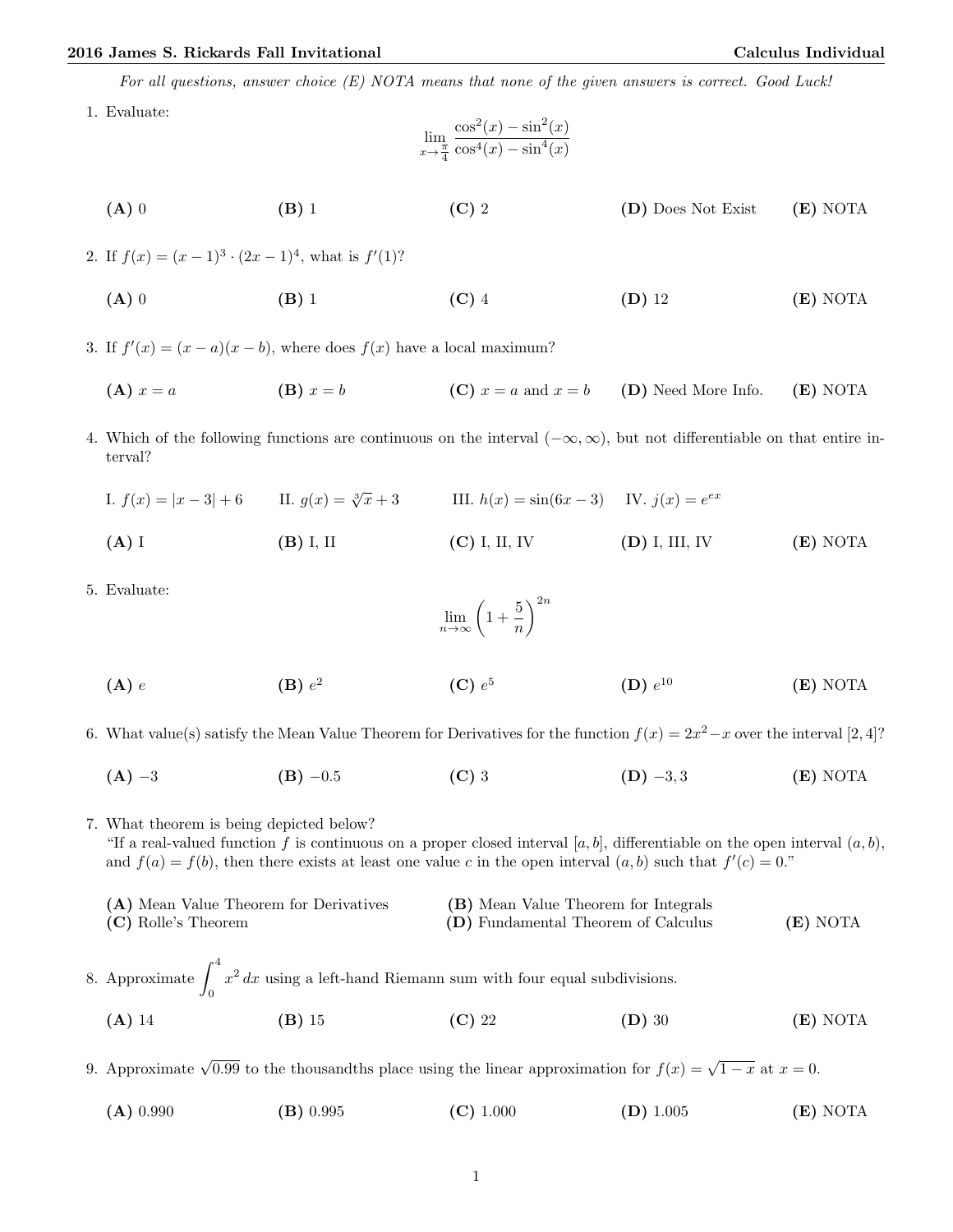10. Find the volume of the solid generated when the region bounded by  $f(x) = -\left(x - \frac{5}{5}\right)$ 2  $\big)^2 + \frac{9}{4}$  $\frac{6}{4}$  and the *x*-axis is revolved  $\frac{3\pi}{2}$  radians about the *x*-axis.

(A) 
$$
\frac{81\pi}{34}
$$
 \t\t (B)  $\frac{166\pi}{27}$  \t\t (C)  $\frac{221\pi}{28}$  \t\t (D)  $\frac{243\pi}{40}$  \t\t (E) NOTA

11. Find the average rate of change of the function  $f(x) = 3x^3 + 2x^2 + x + 2016$  on the interval [3, 5].

(A) 328 (B) 164 (C) 246 (D) 94 (E) NOTA

12. Find the area bounded by the curves  $x - 4y = -6$  and  $x = (y - 2)^2 + 5$ .

(A)  $\frac{1}{3}$ (B)  $\frac{4}{3}$  (C)  $\frac{8}{3}$ (D)  $\frac{100}{3}$ (E) NOTA

13. If  $f(x) = \sin(2x)$ , what is  $f^{(2016)}(x)$ ?

(**A**) 
$$
-2^{2016}\cos(2x)
$$
 (**B**)  $2^{2016}\cos(2x)$  (**C**)  $-2^{2016}\sin(2x)$  (**D**)  $2^{2016}\sin(2x)$  (**E**) NOTA

- 14. Meit is rolling! His path is given by  $f(x) = x^3 3x^2 + x 2$ . When is he accelerating? (A)  $x < 1$  (B)  $x > 1$ (C) 0 <  $x < \frac{3-1}{2}$ √ 6  $\frac{-\sqrt{6}}{3}$  and  $1 < x < \frac{3+\sqrt{6}}{3}$  $\frac{-\sqrt{6}}{3}$  (D)  $\frac{3-}{3}$  $\mathbf{r}$ 6  $\frac{3}{3} \cdot \frac{\sqrt{6}}{3}$  <  $x$  < 1 and  $x > \frac{3 + \sqrt{6}}{3}$ 3 (E) NOTA
- 15. Aditya has 60  $\text{m}^2$  of cardboard and wants to make a regular right hexagonal prism. What should the side length of the base be, in meters, if Aditya wants to maximize the volume of the prism?

(A) 
$$
\frac{4\sqrt{15}}{9}
$$
 (B)  $\frac{20\sqrt{3}}{9}$  (C)  $\frac{2\sqrt[4]{75}}{3}$  (D)  $\frac{4\sqrt[4]{60}}{3}$  (E) NOTA

- 16. Find the y-coordinate of the point on  $y = \sqrt{x}$  that is closest to (2, 1).
	- (A) −1 (B) 0 (C)  $\frac{1+\sqrt{3}}{2}$  $\frac{1-\sqrt{3}}{2}$  (D)  $\frac{2+\sqrt{3}}{2}$ 2 (E) NOTA
- 17. Kyle is at the beach and decides to make a sandcastle. He pulls out a bucket that is a perfect circular frustum with a height of 5 m and radii of 4 m and 14 m. He puts the empty bucket down so that the smaller circular base is on the bottom and uniformly pours sand in at a rate of 3  $\rm m^3/s$ . What is the rate of change in  $\rm m^3/s$  of the upper radius of the sand when the height of the sand is 3 m?

(A) 
$$
\frac{3}{50\pi}
$$
 \t\t (B)  $\frac{\sqrt{3\pi}}{2\pi}$  \t\t (C)  $\frac{16}{43\pi}$  \t\t (D)  $\frac{9\sqrt{\pi}}{28\pi}$  \t\t (E) NOTA

18. Let  $A = \int_0^1$ 0  $f(2x) dx$  and  $B = \int_0^2$ 0  $f(x) dx$ , where  $f(x)$  is integrable and always positive. Compare A and B.

\n (A) 
$$
A < B
$$
    \n (B)  $A = B$     \n (C)  $A > B$     \n (D) Depends on  $f(x)$     \n (E) NOTA\n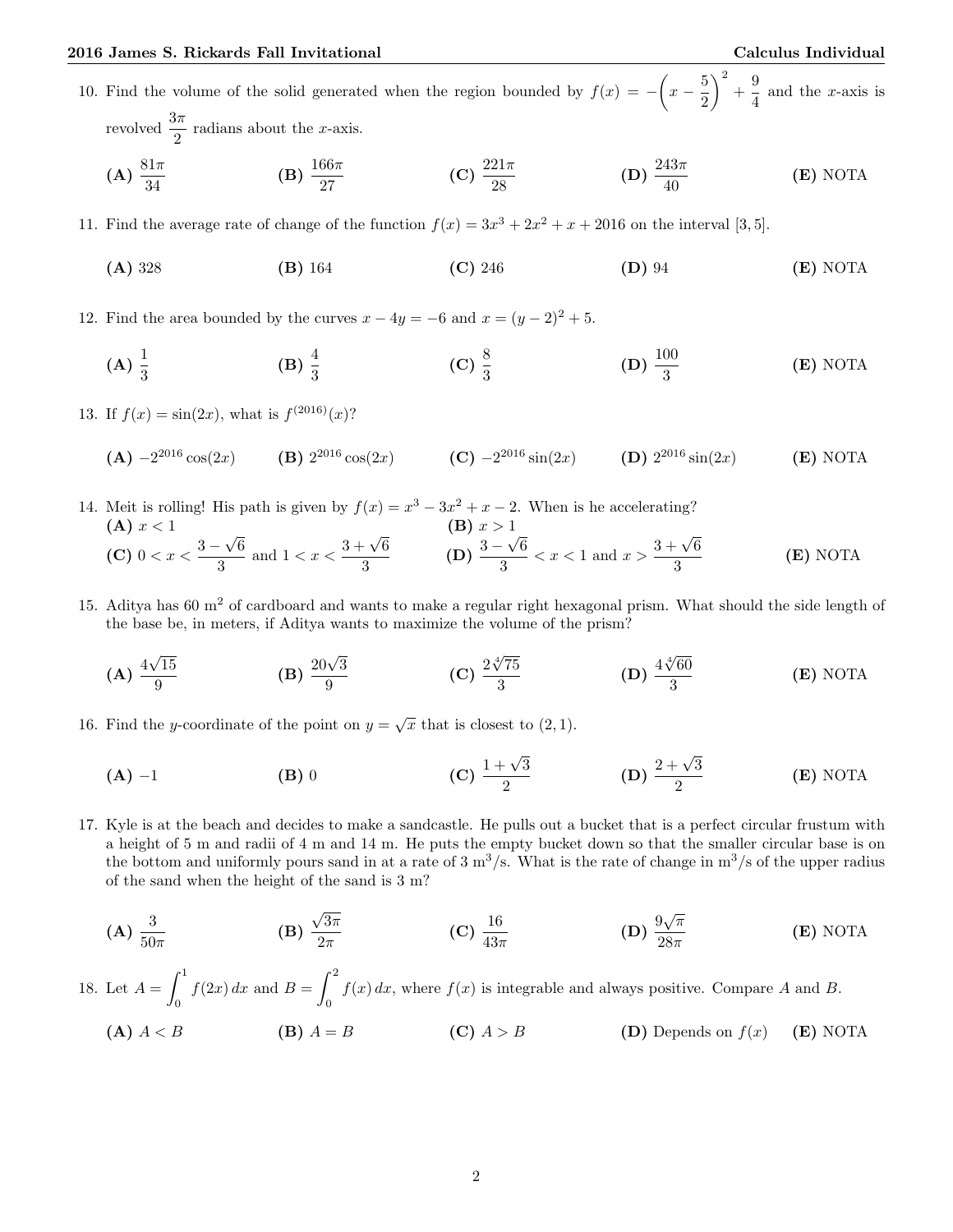19. Evaluate:

$$
\int_2^4 \frac{3}{x^2 - 1} \, dx
$$

$$
\textbf{(A)} \ \frac{3}{2} \ln\left(\frac{9}{5}\right) \qquad \qquad \textbf{(B)} \ \frac{3}{2} \ln\left(\frac{1}{5}\right) \qquad \qquad \textbf{(C)} \ \frac{2}{3} \ln\left(\frac{6}{5}\right) \qquad \qquad \textbf{(D)} \ \frac{1}{3} \ln\left(\frac{1}{5}\right) \qquad \qquad \textbf{(E) NOTA}
$$

20. What is the slope of the tangent line to the graph of  $3x^3y + 2y^2 = 6xy - x^2$  at the point  $(1,1)$ ?

- (A) −5 (B) 0 (C) 2 (D) 4 (E) NOTA
- 21. Sam the dog likes apples so Mr. Kiser finds an apple with cross-sections given by the polar curve  $r(\theta) = 4-8\cos(\theta)$ . What is the area of the inner-loop of  $r(\theta)$ ?

(**A**) 
$$
\pi + \frac{3\sqrt{3}}{2}
$$
 (**B**)  $16\pi - 24\sqrt{3}$  (**C**)  $32\pi - 48\sqrt{3}$  (**D**)  $32\pi + 48\sqrt{3}$  (**E**) NOTA

22. Evaluate:

$$
\lim_{n \to \infty} \frac{\sqrt{n^6 + 4n^5 + 4n^4 + 8n^3 + 3n^2 + n + 7}}{n^3}
$$

$$
(A) 0 \t\t (B) 1 \t\t (C) 2 \t\t (D) Does Not Exist \t\t (E) NOTA
$$

23. Let  $x_1, x_2, \ldots$  be an infinite sequence of positive real numbers such that  $\sum_{n=1}^{\infty}$  $k=1$  $x_k$  converges. Does  $\sum^{\infty}$  $k=1$  $(e^{x_k}-1)$  converge? (Hint: It follows from convergence that  $x_k \to 0$ .)

(A) Yes, it must (B) No, it can not (C) Depends on the  $x_i$  (D) Need More Info. (E) NOTA

24. Evaluate:

$$
\lim_{t \to 0} \frac{\cos^2\left(\frac{\pi}{3} + 2t\right) + \sin^2\left(\frac{\pi}{3} - 2t\right) - 1}{2t}
$$
\n
$$
\textbf{(A)} -\infty \qquad \qquad \textbf{(B)} -\frac{\sqrt{3}}{2} \qquad \qquad \textbf{(C)} \quad \frac{\sqrt{3}}{2} \qquad \qquad \textbf{(D)} \quad \infty \qquad \qquad \textbf{(E)} \text{ NOTA}
$$

25. Find the length of the curve of the function  $f(x) = \frac{2}{3}(x^2 - 1)^{\frac{3}{2}}$  from  $x = 1$  to  $x = 3$ .

(A) 
$$
\frac{19}{3}
$$
 \t\t (B)  $\frac{28}{3}$  \t\t (C)  $\frac{46}{3}$  \t\t (D)  $\frac{58}{3}$  \t\t (E) NOTA

26. Evaluate:  $\int_{0}^{\infty}$ 0  $xe^{-x^2} dx$ .

> $(A) - \frac{1}{2}$ 2 (B) 0 (C)  $\frac{1}{2}$  $(D) \infty$  (E) NOTA